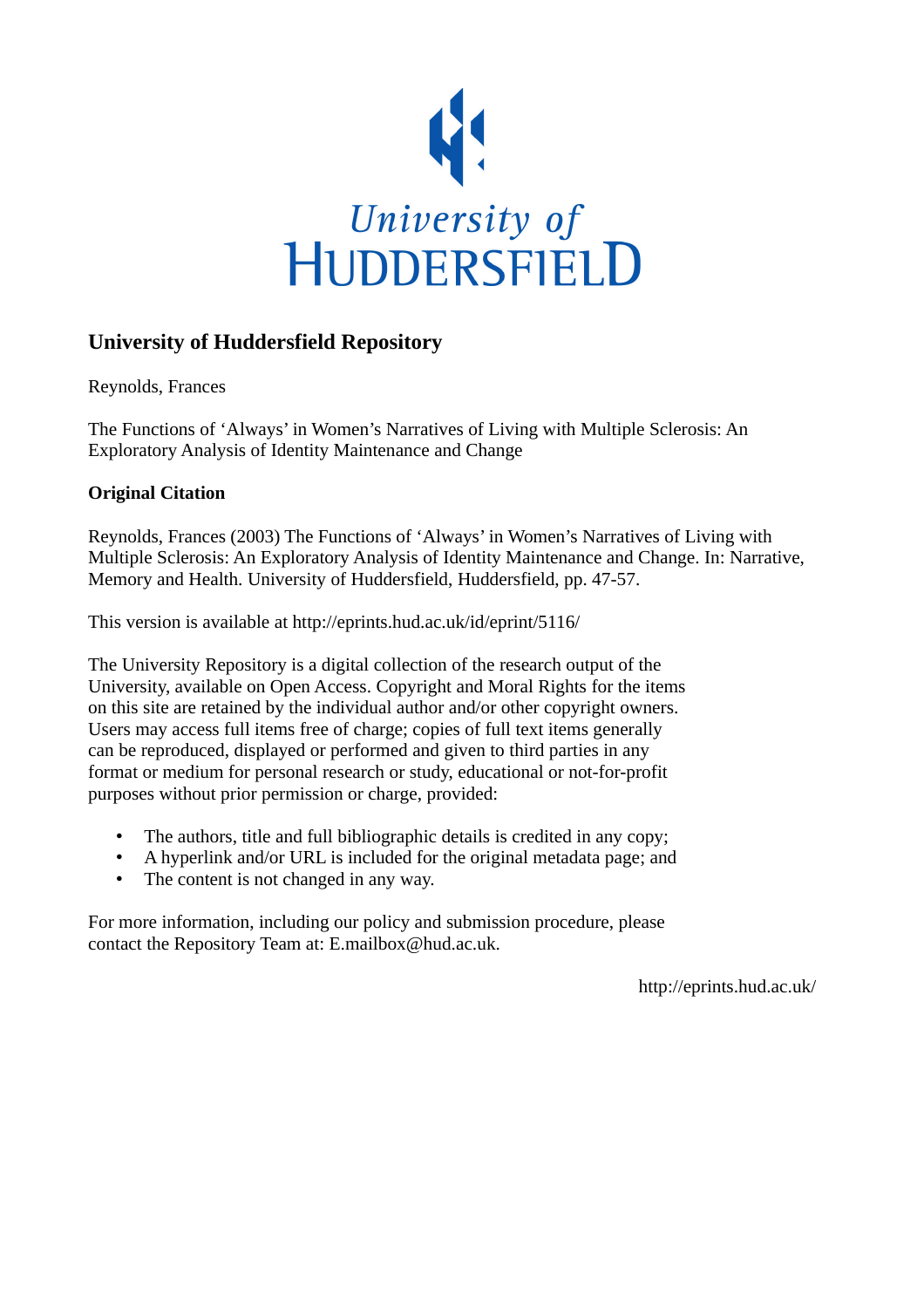# 5 The Functions of 'Always' in Women's Narratives of Living with Multiple Sclerosis: An Exploratory Analysis of Identity Maintenance and Change FRANCES REYNOLDS

Multiple sclerosis (MS) is a chronic neurological disease that commonly impairs mobility, continence, and levels of energy. The progressive loss of functioning and the unpredictable trajectory of the illness are recognised to threaten identity and create biographical disruption. This paper is based on indepth qualitative research interviews with six women about their strategies for living with MS. Previous research into identity change (by Mishler, 1999) has noted the regular appearance of 'always' in the narratives of people describing major life transitions. Influenced by these observations, the author examined the functions and meanings of this word within the women's narratives. The analysis revealed that 'always' was often used when the women were emphasising the long-lasting beliefs, attitudes, interests and personality characteristics that sustained them in coping with MS (eg. 'always positive', 'always interested in art'). These durable characteristics appeared to provide stability of identity in the midst of change and loss. Some references to 'always' marked the presence of strong, reliable supportive relationships (eg. that people were 'always encouraging'). 'Always' was also used in contexts which revealed certain ongoing difficulties and the complexities of coping with illness. They provided insights into the women's 'uncomfortable truce' with MS. These sections tended to have the form 'always … but …'. Whilst not replacing a conventional thematic analysis, this focus upon the use of words and linguistic patterns in the narratives provided rich insights into identity maintenance and identity threat during chronic illness.

#### **Introduction**

Multiple sclerosis (MS) is a chronic neurological disease that commonly impairs mobility, continence, and levels of energy, through the demyelinisation of nerve fibres. It has both progressive and relapsing-remitting patterns, and is

47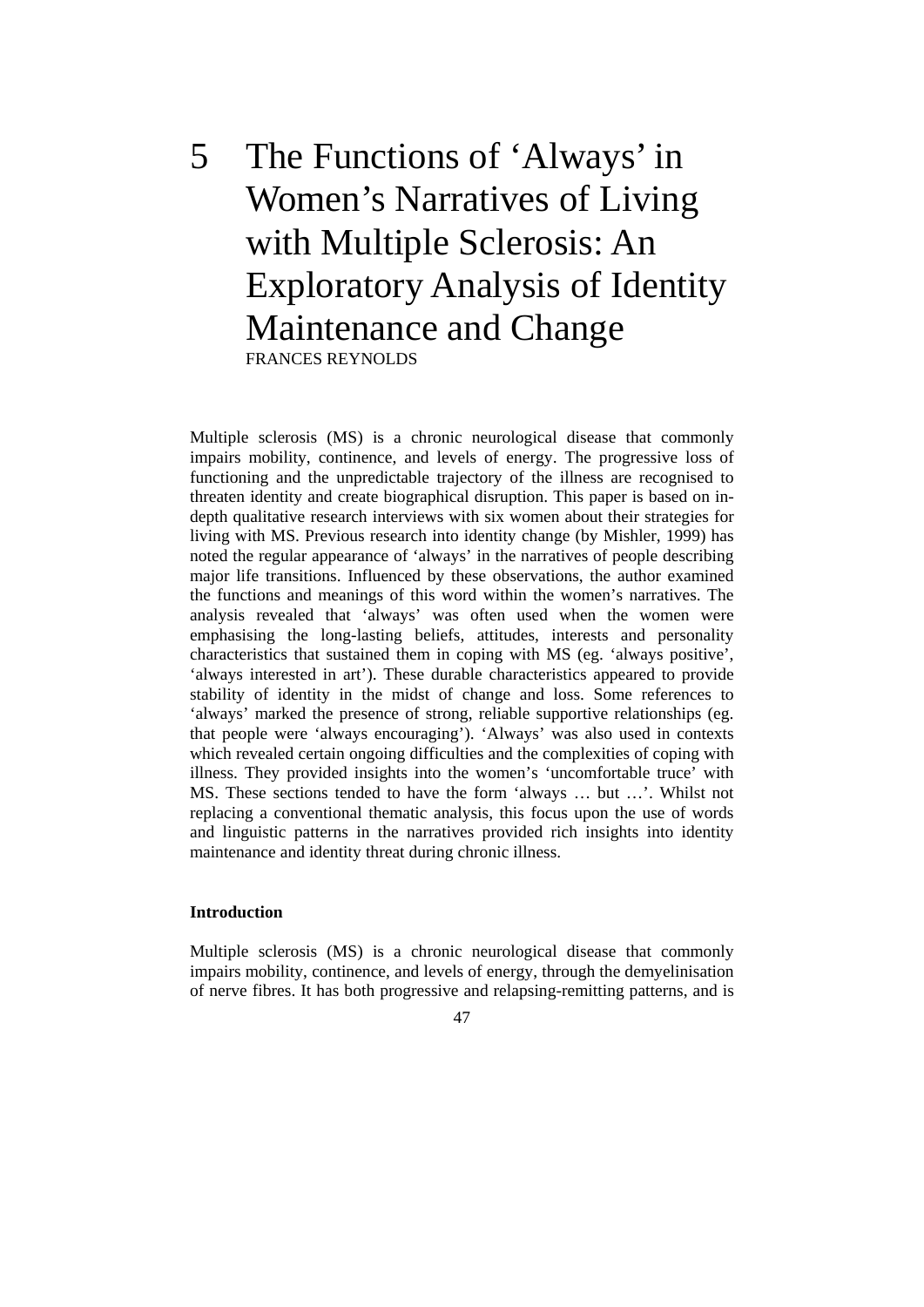the most common disabling illness affecting young adults. As there is no cure for the disease, people affected by MS require a broad repertoire of coping strategies in order to construct a life having acceptable quality. Part of the challenge appears to be managing the impact of a progressive disabling illness on self and identity. Compared with certain other disabling illnesses, MS appears to have a particularly pernicious effect on well-being (Rao, Huber and Bornstein, 1992; Rudick et al., 1992). Several autobiographical accounts of people affected by MS reveal that they feel gradually robbed of their familiar self and identity, along with their physical functioning and valued occupations (see analyses by Corbin and Strauss, 1987; Monks and Frankenberg, 1995). Identity is not only threatened by the impact on MS on physical functioning. Most people with MS have to retire from work within a few years of diagnosis, and the illness likewise interferes with valued leisure occupations, and domestic roles (Hakim et al., 2000; Jackson and Quaal, 1991; Lundmark and Branholm, 1996). Some people with MS feel as though they have been cast into 'narrative suspense' as potential future selves are contemplated and a new life plan is formulated (Mattingly, 1998).

*\_\_\_\_\_\_\_\_\_\_\_\_\_\_\_\_\_\_\_\_\_\_\_\_\_\_\_\_\_\_\_\_\_\_\_\_\_\_\_\_\_\_\_\_\_\_\_\_\_\_\_\_\_\_\_\_\_\_\_\_\_\_\_\_\_\_\_\_\_* 

 Much qualitative research into the illness experience - particularly that carried out within the phenomenological perspective - takes a thematic approach to analysis (eg. Barton et al., 1994; Miller, 1997). Phenomenological research embraces the assumption that people provide genuine access into their experiences, interpretations and values through the accounts that they give, within the limits set by the agenda of the interview context (Caelli, 2000). Whilst thematic analysis of illness narratives yields rich insights into the lived experience of illness, some narrative researchers advocate examining the linguistic structure of participants' accounts, and the microanalysis of segments of text (eg. Wengraf, 2001). The form of the story that is told and choice of specific words may suggest issues about which the interviewee has little conscious awareness, and limited editorial control. Therefore such features may provide rich clues to the management of identity.

 This study was influenced by an analysis of the stories of identity presented by artists and craftspeople, when reflecting on their vocational choices and career trajectories (Mishler, 1999). Mishler argued that theories of adult development tend to overestimate the continuity and predictability of development. In illustration, he describes a participant's identity as 'neither fixed nor progressively developing but … continually reshaped and reconfigured in response to his changing circumstances' (p.62). His interviews with artists led him to argue that people have a 'chorus of voices' rather than a 'totalising identity' (p.8). In the narratives of artists and craftspeople concerning their career trajectories, Mishler noted the repeated use of 'always'. Interviewees described 'always' being interested in the arts, 'always painting', or 'always making things'.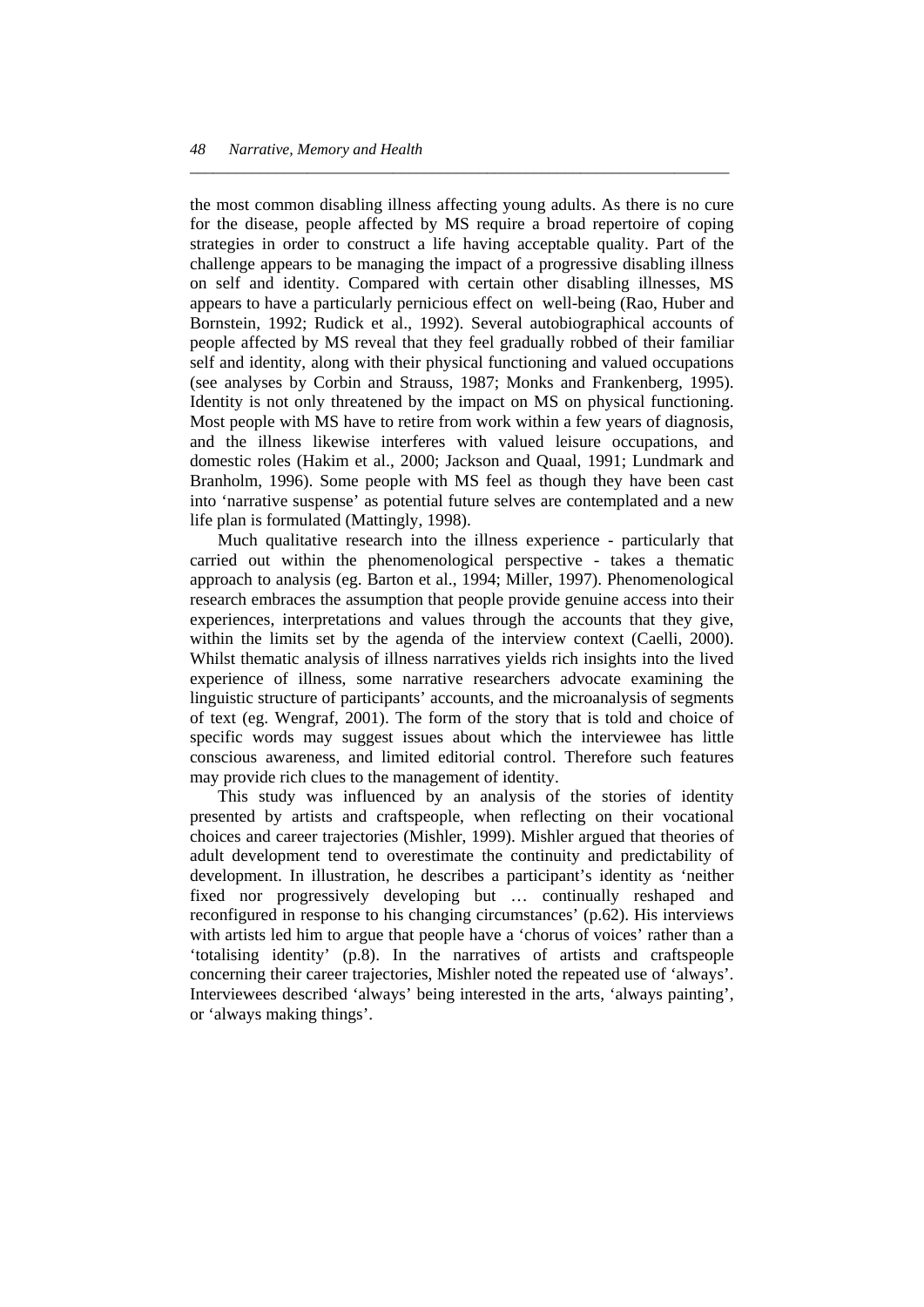Carla Stone, the artist-potter … tells us at the beginning of the interview that she had never thought of art as an 'option' for the work she would do. Although she had 'always' - the adverbial modifier that recurs again and again in these respondents' accounts - done artwork in childhood and high school, she did not pursue it as a serious activity … Rather there is a hiatus - a break in the continuity between her early involvement in art and her later decision to make this her life's work. **(Mishler, 1999, p.63)** 

Mishler cautioned that 'always' did not function in the same way for each interviewee. For some, the term marked the integration of art into their lives, whereas for others, its use seemed to draw attention to the more problematic separation of art from daily life and family interests. Nevertheless, Mishler regarded the use of 'always' as functioning as an identity claim, asserting coherence and organisation to identity, and sometimes signalling a struggle with the dual process of accommodating and resisting change. Mishler's work focused on artists, many of whom had taken up art in their later years, thereby undergoing an apparently profound identity shift. Their narrative work in interviews was held to impose coherence and meaning on the changes that had taken place. Influenced by these observations, the author examined the functions and meanings of this word within the narratives of women with MS, to examine whether and how they used the term 'always' in their accounts to make certain identity claims, in a context of managing identity reconstruction during chronic illness. The analysis was not intended to replace a more conventional thematic analysis, but it was hoped that attention to the use of such words and phrases might provide rich hypotheses about the experience and management of identity through all the physical and social changes imposed by MS.

#### **Method**

A qualitative study of the lived experience of MS was carried out, with specific reference to the strategies and experiences that enhanced the quality of life and satisfaction of women with MS.

 *Participants*: Following ethical approval, six women with relapsingremitting or progressive forms of MS were recruited to participate in the study, from invitations placed in a local MS Therapy Centre. They had differing social circumstances, and physical limitations. Three continued to work (parttime) and three had taken early retirement on health grounds. Some of their details are outlined in Table 1: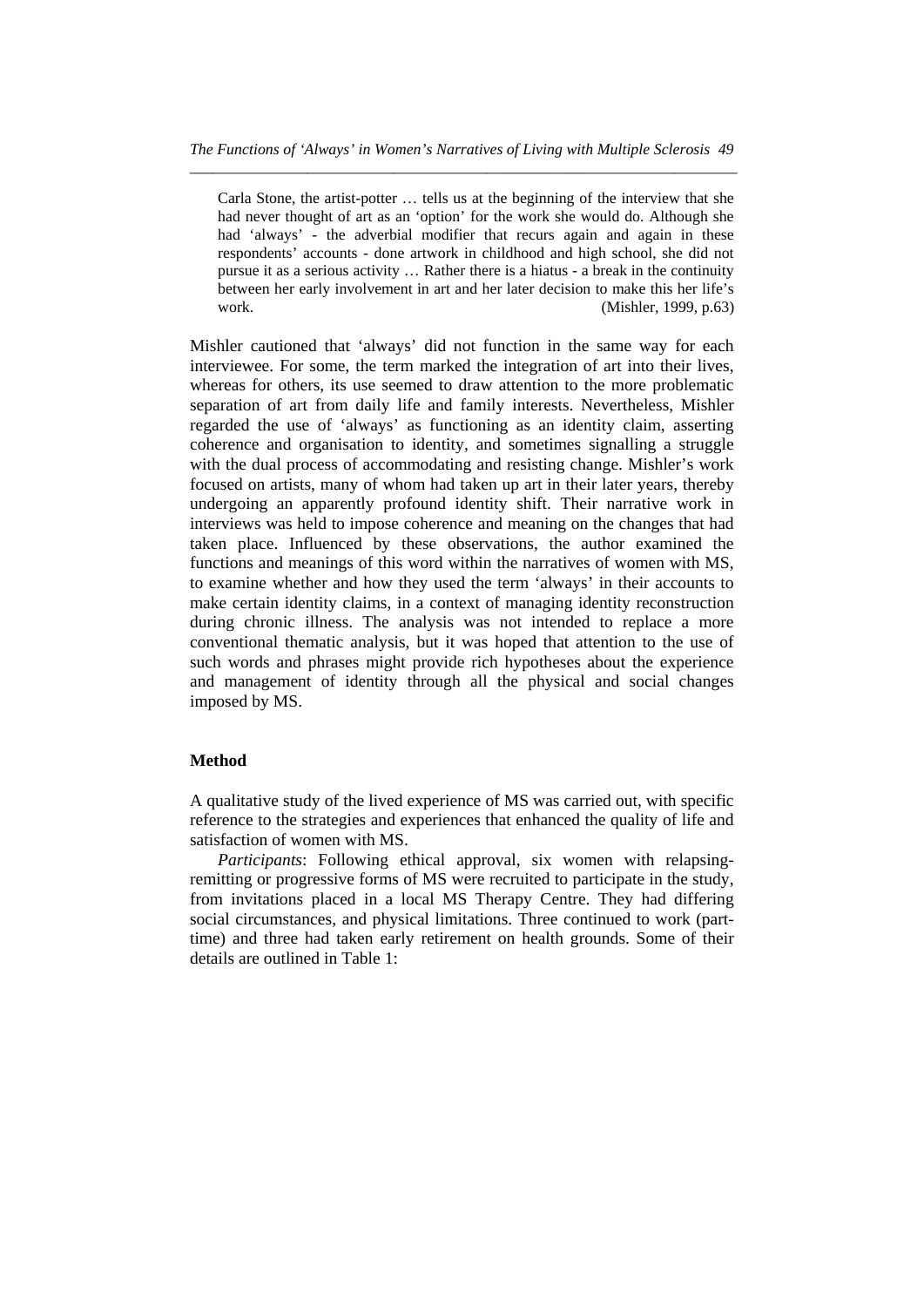| <b>Name</b>  | Age | Length           | <b>Marital</b> | Work         | <b>Mobility</b> |
|--------------|-----|------------------|----------------|--------------|-----------------|
| (Fictitious) |     | of illness       | status         |              |                 |
| Hazel        | 32  | 10 <sub>yr</sub> | Single         | Financial    | Walks with a    |
|              |     |                  |                | adviser      | stick           |
|              |     |                  |                | (part-time)  |                 |
| Christine    | 35  | 9 yr             | Single         | Works part-  | Uses a          |
|              |     |                  |                | time as a    | wheelchair      |
|              |     |                  |                | magazine     |                 |
|              |     |                  |                | editor       |                 |
| Elaine       | 48  | $>20 \text{ yr}$ | Married        | Early        | Increasing      |
|              |     |                  |                | retirement   | mobility        |
|              |     |                  |                |              | problems        |
| <b>Sue</b>   | 48  | $11 \text{ yr}$  | Married        | Retired from | Uses a          |
|              |     |                  |                | social work  | wheelchair      |
| Jean         | 48  | 17 <sub>yr</sub> | Married        | Antiques     | Good mobility   |
|              |     |                  |                | business     |                 |
|              |     |                  |                | (part-time)  |                 |
| Kirsty       | 49  | 18 <sub>yr</sub> | Single         | Early        | Wheelchair      |
|              |     |                  |                | retirement   | user - live-in  |
|              |     |                  |                | from         | carer           |
|              |     |                  |                | teaching     |                 |

*\_\_\_\_\_\_\_\_\_\_\_\_\_\_\_\_\_\_\_\_\_\_\_\_\_\_\_\_\_\_\_\_\_\_\_\_\_\_\_\_\_\_\_\_\_\_\_\_\_\_\_\_\_\_\_\_\_\_\_\_\_\_\_\_\_\_\_\_\_* 

#### **Table 1: Summary of Participants**

 *Procedure:* The main questions for the interview were given to all participants beforehand, together with an information sheet, so that they could give informed consent and also reflect in advance on their experiences of living with MS. The interview began with a 'grand tour' question to the women to tell the interviewer about themselves in what ever way they chose. Other broad questions focussed on the effects of MS on the women's lives, the strategies that they had developed for maintaining health and managing the illness, an appraisal of their quality of life, and the experiences, roles and activities that contributed most to their satisfaction with life. Further questions were asked to probe the emerging account, and the interviewer offered reflective summaries from time to time to clarify emerging themes. Interviews usually took between one to two hours. *Data analysis*: As a supplement to a more conventional content analysis, the transcripts were searched for the use of the word 'always'. Relevant sections of the interview were compiled, and examined for the meanings and functions of this term within the context of the broader narrative. Five major contexts were identified.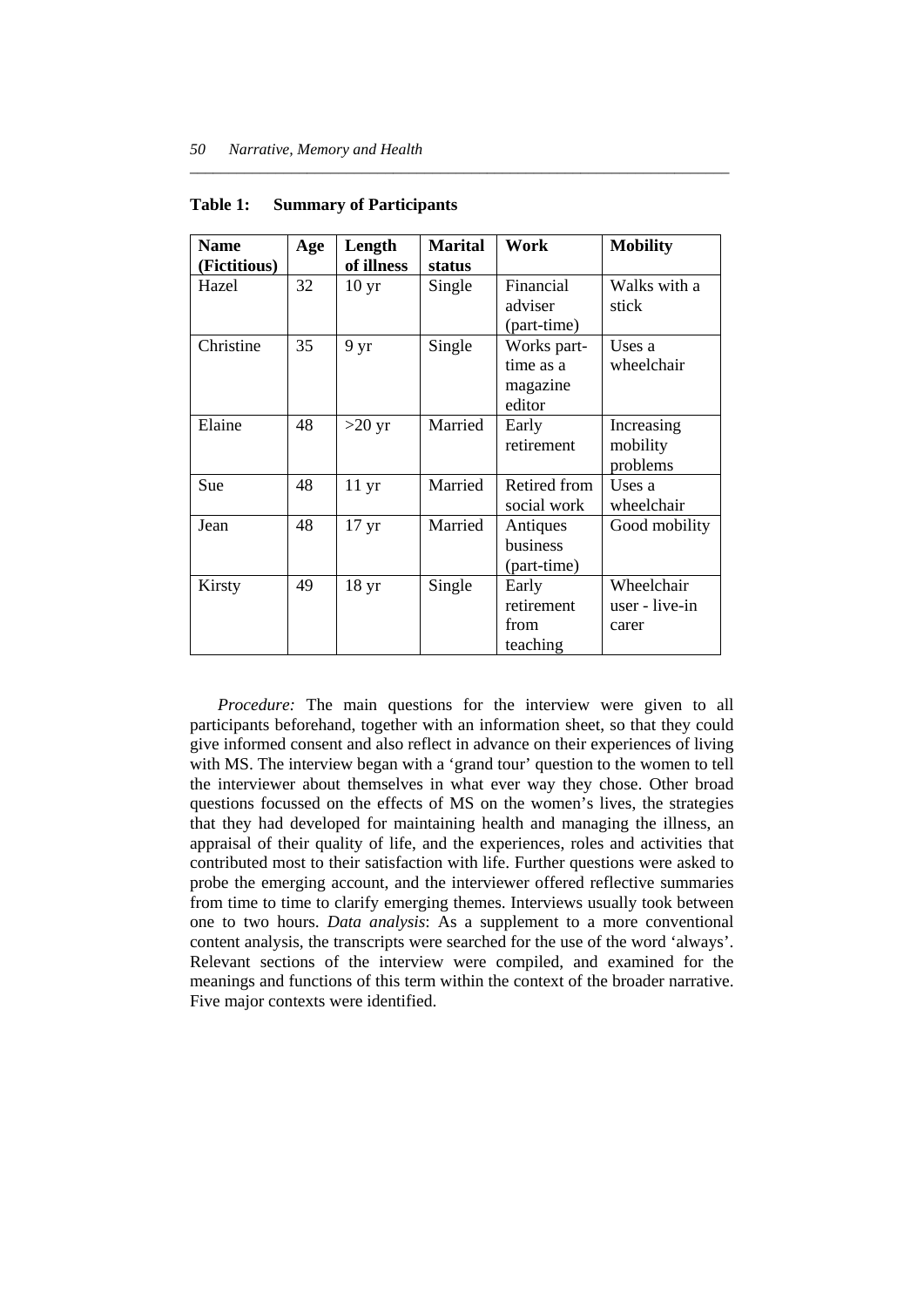#### **Findings**

*1. Life-long Personal Beliefs, Aspirations, Interests, Skills and Strategies for Living* 

Many of the participants used 'always' when referring to life-long personal beliefs, interests and other qualities that could be construed as resources for coping with illness, and achieving a satisfying life. The use of 'always' in the narratives also signalled an ongoing commitment to dreams and aspirations, in defiance of the illness. Such long-standing values, interests and aspirations could be interpreted as preserving some continuity of self amid loss and change. Such references also brought the 'person' rather than the disability to the foreground of the interview:

I've always loved craftwork, always loved to see it, always loved to go to galleries ... I just refused to give up (Sue)

 In her interview, Sue showed a huge portfolio of artwork, which provided evidence of the extent to which she had become committed to creative occupation since her illness began. She explained how she had revived a longstanding interest in art when her health forced early retirement, and the subsequent experience of empty days. Once she realised that artistic occupation could fill time productively, she described gaining a sense of future, and from then she slowly evolved a positive identity as an 'artist'. Like the artists in Mishler's study, Sue presented her turn to art as a way of coping with illness not as a random discovery, but as grounded in life-long interests. She claimed both continuity in her identity as well as growth.

 Other participants also confirmed that the new occupations that were contributing to their quality of life during illness were grounded in earlier (preillness) interests. Indeed, some pointed out that they were grateful to MS for presenting an opportunity to engage in activities that they would have had little time for, had illness not led to early retirement:

I was always interested in history so I took an A level {recently} … One of my dreams was always to do a university course … (Jean)

 Long-standing skills that were not affected by illness also seemed to provide a resource for continuity and life satisfaction:

I like being the editor {of a local magazine} … I've always been very good with words and I quite enjoy that (Christine)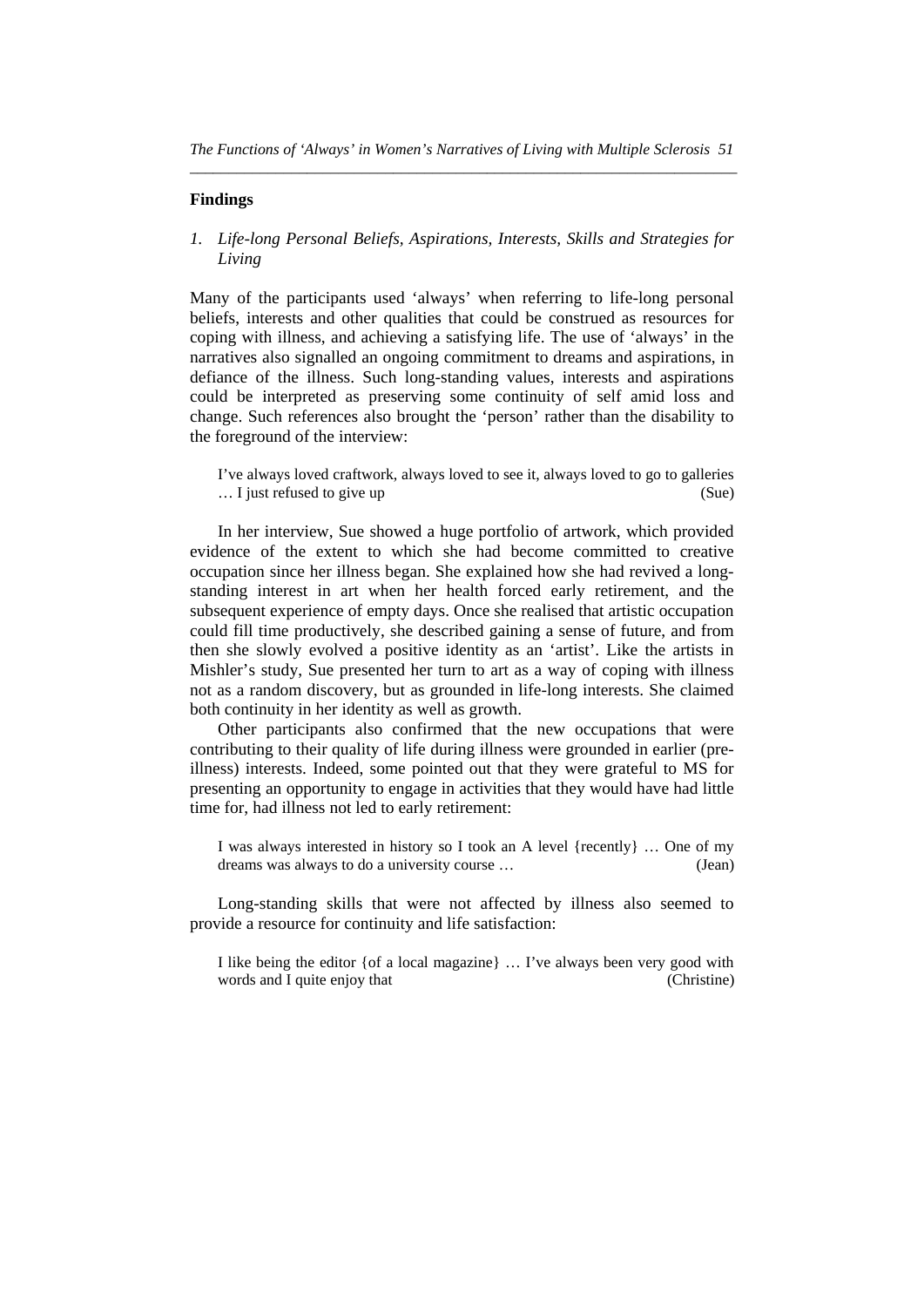Long-term positive attitudes to coping with stress, now applied to living with MS, were presented as crucial for enabling the woman to resist the domination of illness over daily life and identity:

*\_\_\_\_\_\_\_\_\_\_\_\_\_\_\_\_\_\_\_\_\_\_\_\_\_\_\_\_\_\_\_\_\_\_\_\_\_\_\_\_\_\_\_\_\_\_\_\_\_\_\_\_\_\_\_\_\_\_\_\_\_\_\_\_\_\_\_\_\_* 

I've always been quite positive really. If you think you can do it, you know, you do it! … I have always believed that independence is the most important thing because at the end of the day, you come into this world alone and you leave alone. You have got to be able to cope. You've got to. (Jean)

I've always thought positively anyway, I'm one of those people that always looks on the bright side. Is the glass half filled with water? I always said it was half full rather than half empty (Hazel)

 Such long-standing values were presented as central to the process of coming to terms with illness:

People do say why me? I've always thought well why not you? We're not special. It just happens that way (Jean)

#### *2. Values and Guidance Derived from Parents*

In some cases, the use of 'always' in the narratives portrayed the woman's strategies of living with illness as grounded in long-standing values derived from parents and (for one participant) grandparents. Some participants traced the tools they were using to manage life with MS to their parents' ways of dealing with adversity. Because the woman had the role models and moral resources of her family of origin to draw upon, she saw herself as proactively managing the illness experience:

I've always fought against things, I've always been tired {because of MS} and I remember my mum saying to me, I was about 23 at the time … 'You've got to keep fighting every day of your life' which of course is true (Elaine)

Parent role models and family belief systems did not only contribute to the 'fighting spirit'. Some participants drew upon family interests and expertise when looking for new occupations that could be carried out within the physical limitations imposed by MS. One participant had recently set up a part-time antique jewellery business since retiring from her former career in the police service. She explained that this new occupation was feasible because of the knowledge gained from her childhood:

My mother was always interested in jewellery. So from a young age I have always looked in jewellers windows … I kind of absorbed it (Jean)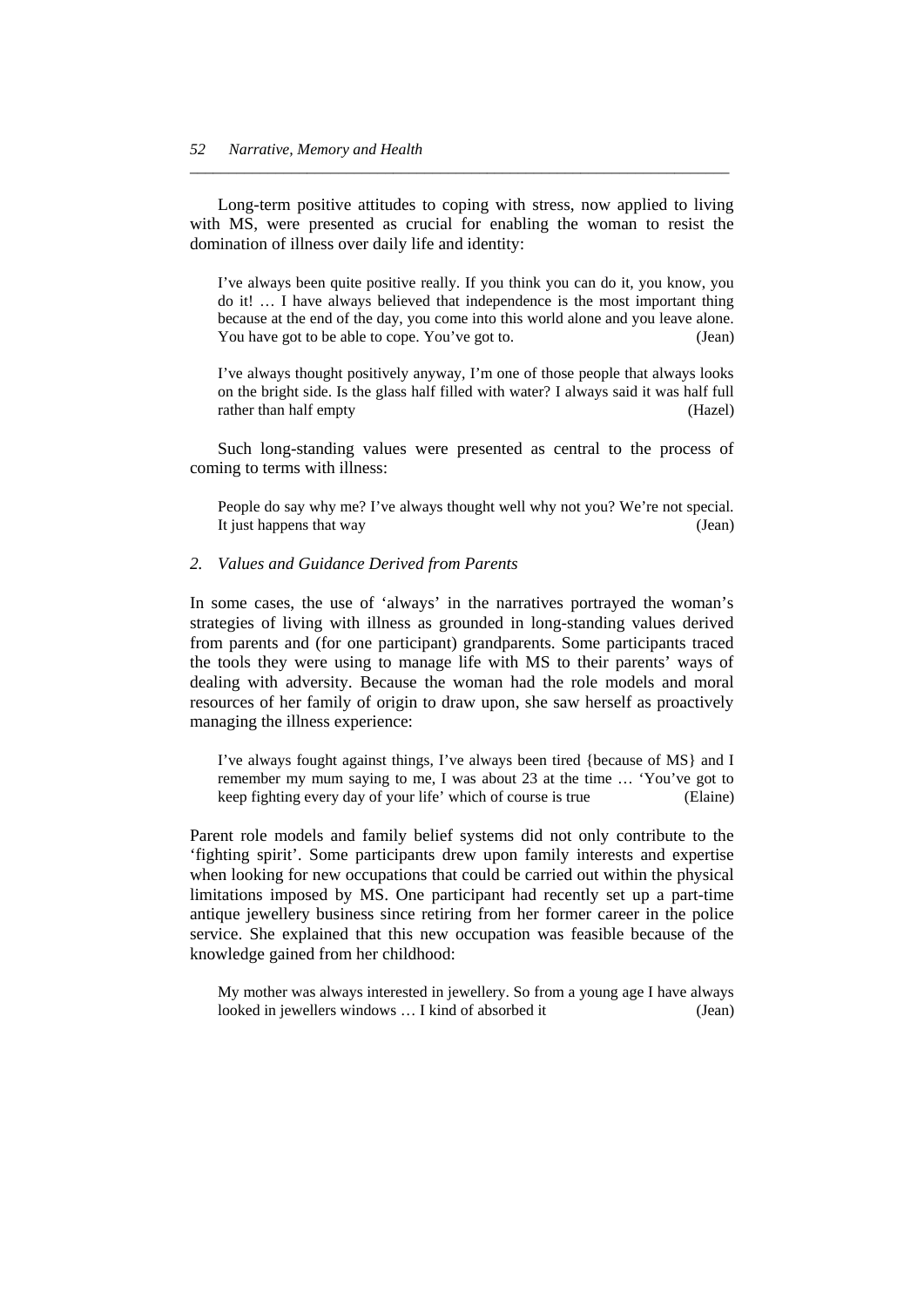These sections of narrative could be interpreted as locating the women firmly within the continuity of their family history, and a context that provided familiar resources for coping with change and adversity.

#### *3. The Presence of Social Support*

Most of the participants used 'always' during at least one point in the interview to refer to highly stable social and spiritual support. Just as the coping strategies that the individual had devised for coping with illness were portrayed as mostly rooted in pre-illness experiences and values, so too support was described as having a long history.

| My friends were always there          | (Christine) |
|---------------------------------------|-------------|
| I've always felt that Jesus was there | (Elaine)    |

 One participant referred to her former work colleagues as both helpful and also appreciative of her support to them.

That's been another great source of strength as well, because people from there {the former workplace} have been tremendously helpful and, you know, that's been good. Yes, and they've given a lot of help and support and they're always very, very nice and say what a strength I was to them (Kirsty)

 This extract serves to tell the listener that the woman is an active participant in her social circle, not to be regarded as 'simply' in receipt of care. Indeed, elsewhere in the interview, Kirsty described how difficult it was for her to have a live-in carer, which she experienced as reducing her control over daily life.

 It appears from the major functions of 'always' identified so far in these accounts, that participants were conveying considerable stability in coping dispositions, identity and support structures. From these extracts there was little sign that the women's identity had been profoundly disrupted by illness as they presented themselves as managing their illness with a wide range of familiar resources. However, two further contexts in which 'always' was used betrayed a more complex struggle.

#### *4. Long-Standing Health Problems and Concerns*

'Always' was sometimes used to emphasise the profound effects of MS - for example, the experience of severe symptoms, or the anxieties that the condition continually provoked: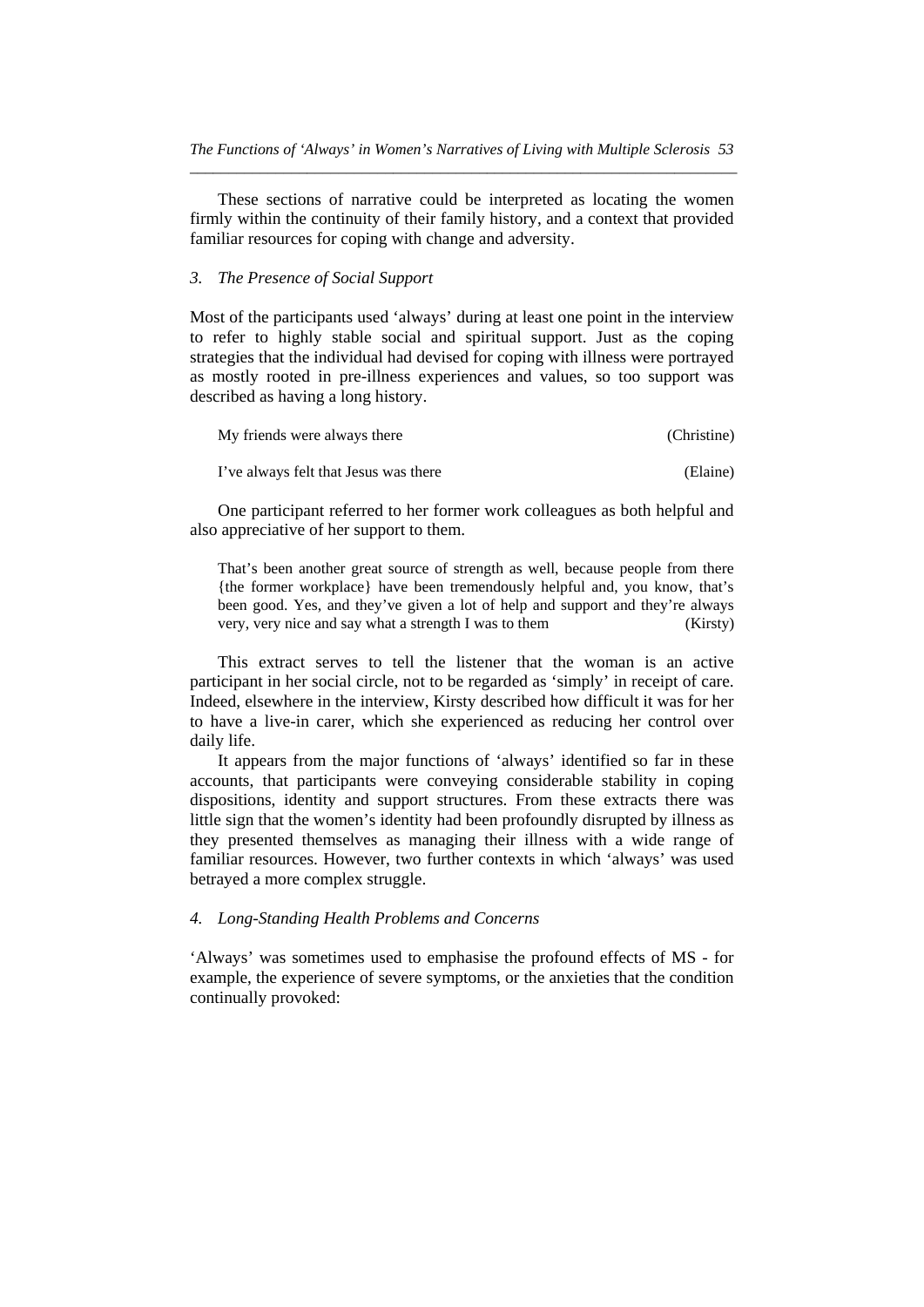The pain was … pretty drastic … that was the worst I had had MS … I always compared it to a tortoise with its shell ripped off, you felt so vulnerable (Jean)

*\_\_\_\_\_\_\_\_\_\_\_\_\_\_\_\_\_\_\_\_\_\_\_\_\_\_\_\_\_\_\_\_\_\_\_\_\_\_\_\_\_\_\_\_\_\_\_\_\_\_\_\_\_\_\_\_\_\_\_\_\_\_\_\_\_\_\_\_\_* 

I know what the worst case scenarios could be and it's always in the back of your mind, isn't it? You're thinking 'Oh no, I'm going to end up like this, or end up like that' (Christine)

 The microanalysis thereby revealed that the women were not presenting undiluted 'triumphant tales', even though they expressed many positive strategies for limiting the effects of illness on identity and quality of life. As well as being 'always positive', they 'always' faced discomfort and anxiety. There was a co-existence of positive and negative elements in the illness experience.

#### *5. An Uncomfortable Truce with MS*

In some cases, 'always' was used to mark a contrast - in physical functioning, ways of living, or identity. These extracts sometimes had an 'always … but' construction:

Although I was always very positive, I didn't really accept it totally (pause) I came to terms {with the illness} about 5 years after I was diagnosed so (pause) but I think that everybody takes their own time, it's because it's not something that goes away, it's there for life (Hazel)

 Here an apparent contrast is signalled - between the disposition to be positive, which falters at finally accepting the illness. Given that Hazel seems to take pride in her positive approach to living with MS, as she mentions this several times in the interview, it may have been difficult for her to admit that it was not an easy task to be 'always positive'. A painful contrast between the perceived former self and present capabilities also seems to be conveyed by an extract from another interview:

I always used to be, before I was ill you know, terrifically active. Never a problem multi-tasking. Multi-skilling like mad. And now I just can't do it. Coming to terms with that has taken a long time (Jean)

 Another participant, who developed MS at the age of about 37, also used 'always' to refer to her pre-illness life, intimating the change in identity that she was confronting now that she had lost the ability to walk easily:

There was always lots to do, lots of things, but <u>active</u> things (Sue)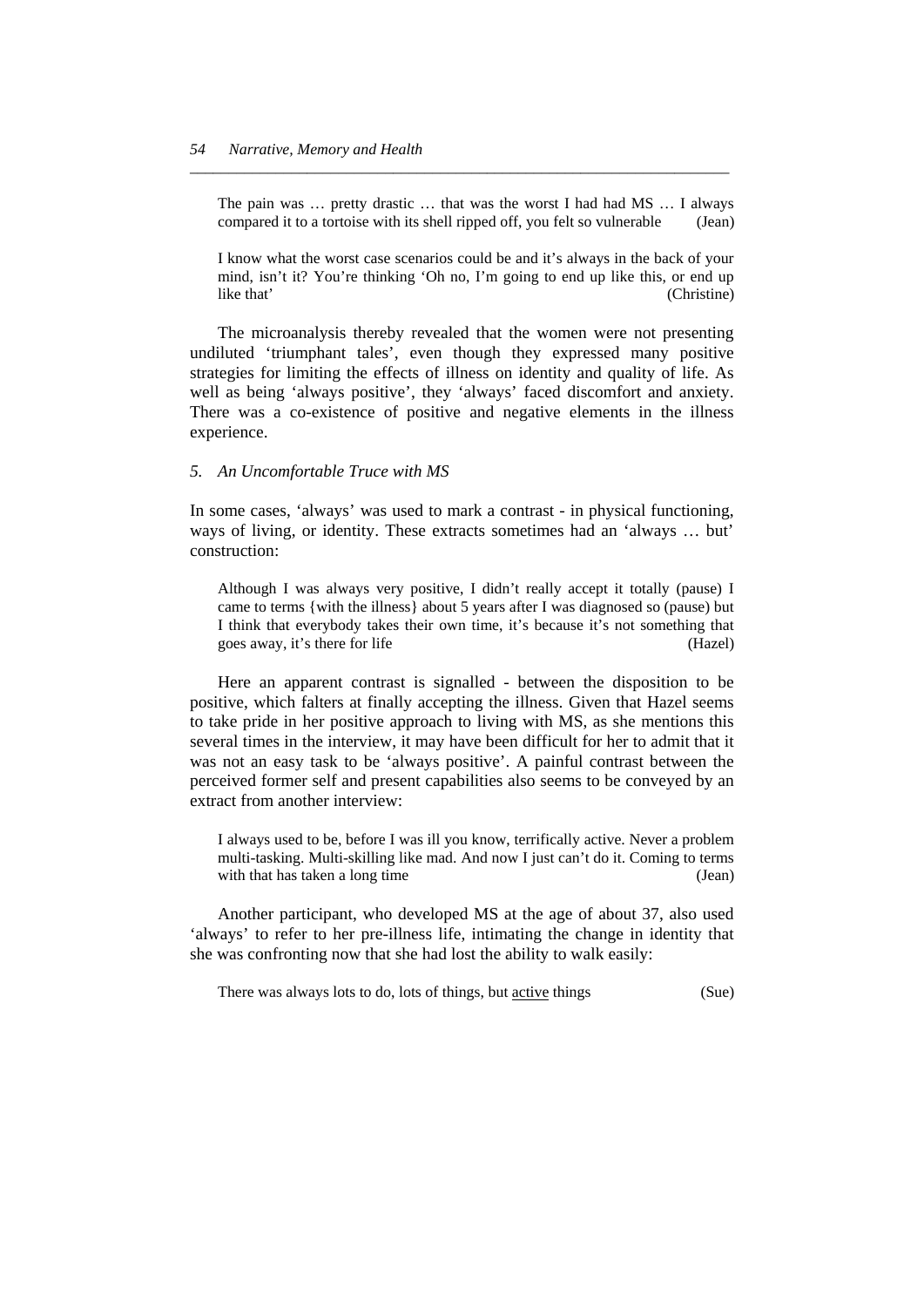One participant suggested that it was easier to be optimistic at the MS Therapy Centre where people understood the problems of the illness. She had found it much more difficult to remain positive in the 'outside world' where people often stigmatised disability:

So I've always been an optimistic person, it's nice to get together with other positive thinking people {at the MS Therapy Centre} and it's also nice to go somewhere you don't have to explain why you stumbled, you know things like {joking} 'Oh dear, I've drunk too much'. It's nice not to have to explain (Hazel)

 The struggle to remain 'always optimistic' becomes completely apparent later in the interview:

I would prefer it if people could remember me, it sounds morbid, but if I was to get knocked over tomorrow, I would prefer that people would remember me as 'oh yes, she had that horrible disease but she was always happy', you know, and then if anyone gets diagnosed, they think well it can't be that bad, because Hazel's always happy (Hazel's voice breaks and she becomes tearful)

 This microanalysis of the use of 'always' points towards the ongoing struggle between the positive forces of the women's long-term support and coping resources, and the negative forces of illness symptoms and social discrimination which sometimes threaten to overwhelm the woman's determination. Some of the extracts seemed to indicate much ongoing effort to maintain a positive identity.

#### **Discussion**

Some interpretations of the meanings and functions of 'always' in the narratives of women with MS have been offered throughout the Findings section. Just as Mishler (1999) found in his study of career trajectories, attention to parts of the narratives containing 'always' provided rich insights into the long-standing psychological and social resources that help people to maintain their familiar identities during chronic illness. Occupational skills, personal interests and family role models that were valued prior to illness continued to function to preserve self and identity. The subjective importance of being positive and adopting a fighting spirit in relation to MS has been noted in previous research (eg. Quinn et al., 1995; Robinson, 1990).

 The micro-analysis also provided glimpses of the on-going struggle to maintain a satisfactory life and identity in the context of MS. At best, some participants seemed to maintain an 'uncomfortable truce'. The analysis generally took a phenomenological stance, and assumed that participants were revealing enduring thoughts, experiences and strategies to the interviewer,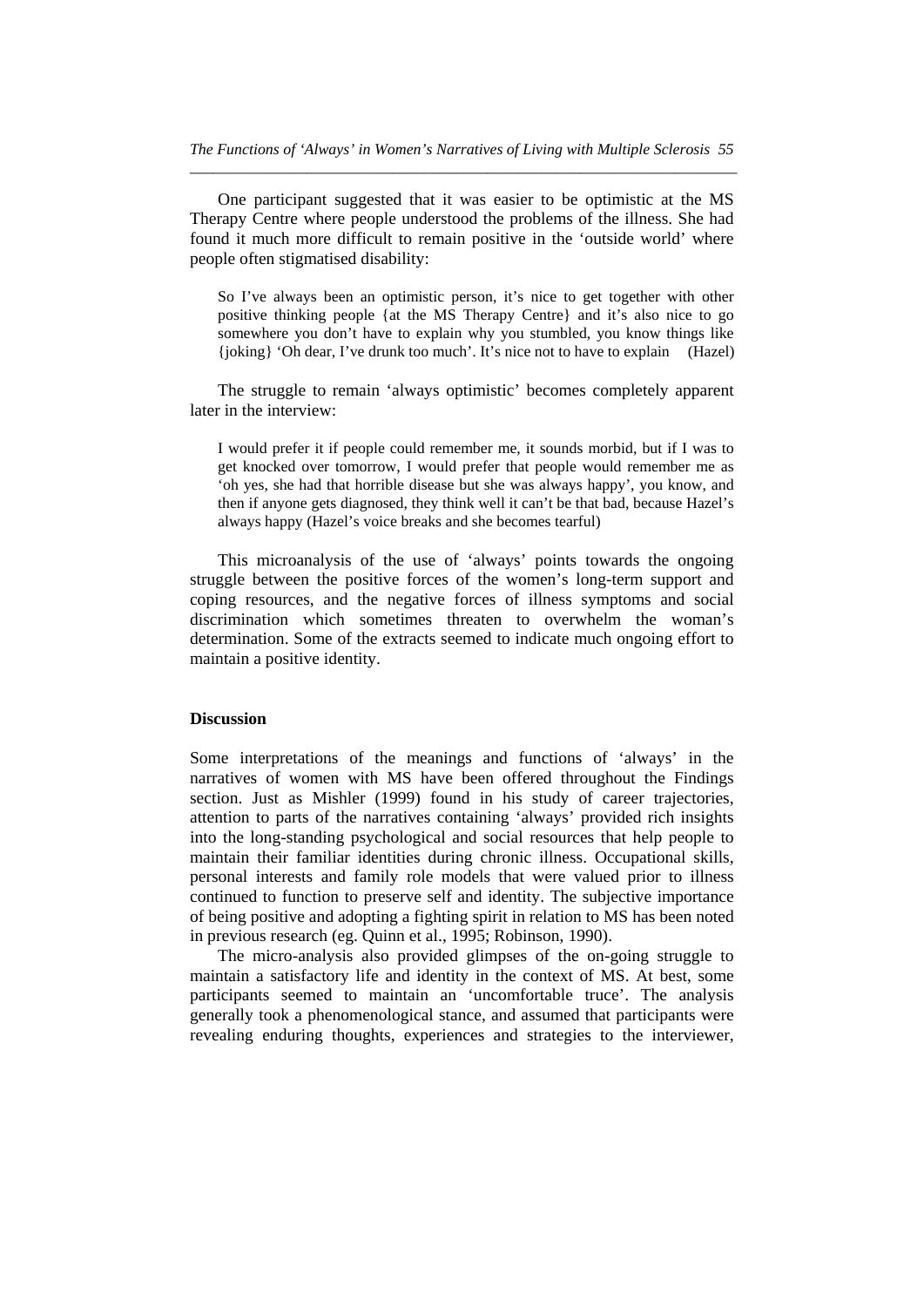rather than presenting a crafted, socially desirable 'self-image'. Nevertheless, caution in interpreting the narratives is needed. Some disabled people feel that they are negatively judged by non-disabled people unless stoical about their impairments (Radley, 1993), and this concern might have encouraged claims that they were 'always positive'. It is also possible that participants were simplifying and increasing the coherence of their 'told story' during the interview, as it is impossible to recount one's life in its full detail during an interview. When for example, participants claimed to be 'always interested in art' or 'always optimistic', they may have been smoothing over the complex flux of experience. Clearly, generalisation from such a small sample is unwise, but the findings certainly suggest issues for further exploration.

*\_\_\_\_\_\_\_\_\_\_\_\_\_\_\_\_\_\_\_\_\_\_\_\_\_\_\_\_\_\_\_\_\_\_\_\_\_\_\_\_\_\_\_\_\_\_\_\_\_\_\_\_\_\_\_\_\_\_\_\_\_\_\_\_\_\_\_\_\_* 

 In conclusion, the microanalysis of the functions of 'always' in the narratives of women with MS yielded hypotheses about the illness experience that can guide further content analysis and subsequent interviews. According to the segments of narratives analysed, the women presented themselves as drawing upon many long-standing coping resources, attitudes, interests, and role models, thereby maintaining continuities in their identities, even in the midst of a changing lifestyle. Yet sometimes 'always' referred to the pre-illness self and signalled a struggle in accommodating to the changes that illness was imposing upon them.

#### **Acknowledgement**

The author is grateful to the participants for sharing their stories and appreciates the financial support of the Brunel University Research Concepts Fund.

#### **References**

- Caelli, K. (2000) The changing face of phenomenological research: traditional and American phenomenology in nursing, *Qualitative Health Research, 10*  (3), 366-377.
- Corbin, J. and Strauss, A. (1987) Accompaniments of chronic illness: changes in body, self, biography, and biographical time, *Research in the Sociology of Health Care, 6*, 249-81.
- Hakim, E., Bakheit, A., Bryant, T., Roberts, M., McIntosh-Michaelis, S., Spackman, A., Martin, J. and McLellan, D. (2000) The social impact of multiple sclerosis: a study of 305 patients and their relatives, *Disability and Rehabilitation, 22* (6) 288-293.
- Jackson, M. and Quaal, C. (1991) Effects of multiple sclerosis on occupational and career patterns, *Axon, 13* (1), 16-22.